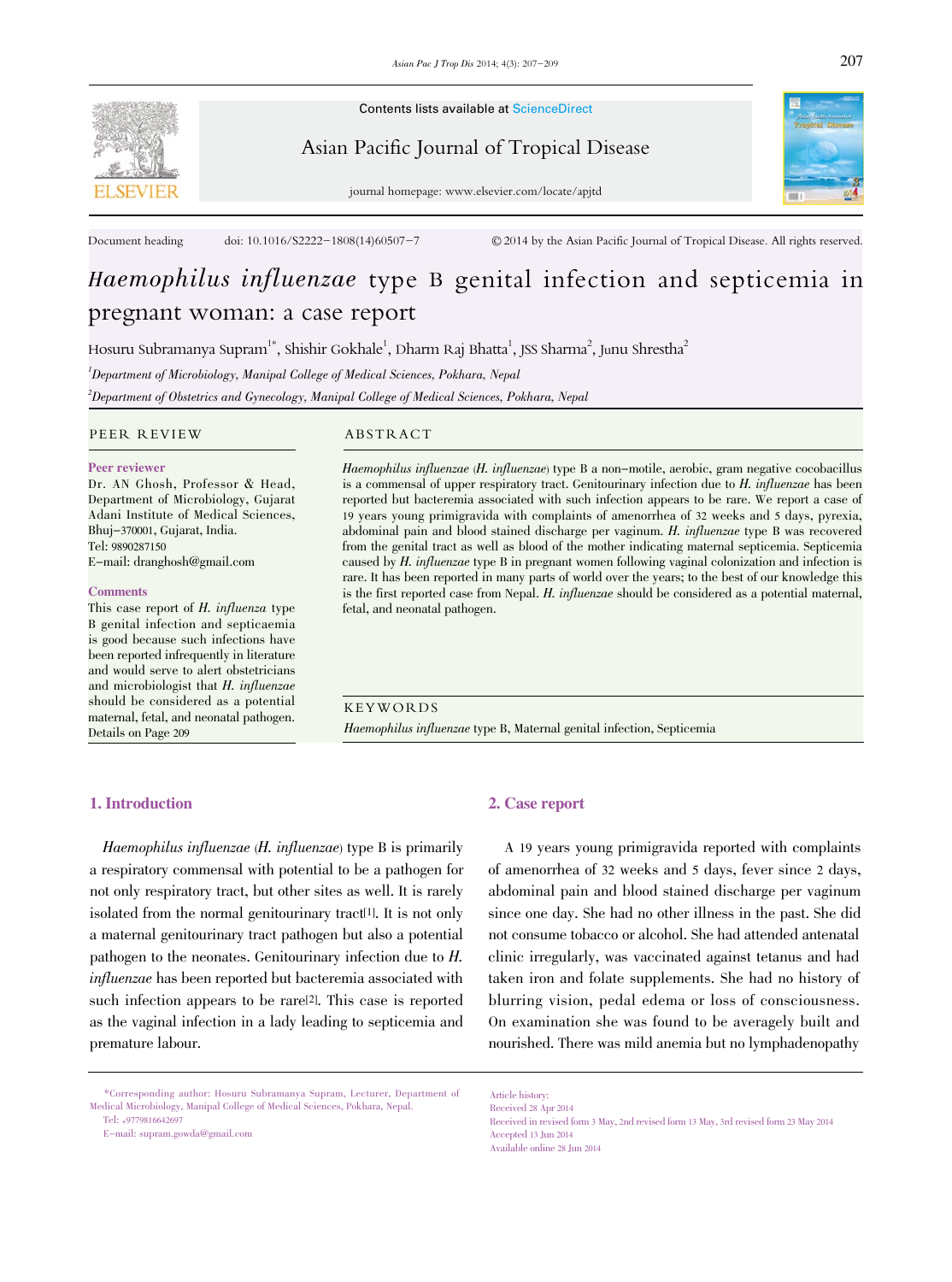or pedal edema. Her pulse was 100/min, regular, temperature 38.8 °C, and blood pressure 110/80 mmHg in supine position. Examination of respiratory, circulatory, gastrointestinal systems did not reveal any abnormality. Abdominal examination revealed uterus corresponding with period of gestation. There were no uterine contractions. Fetal parts were felt well, with fetus in cephalic position, head was not engaged. Fetal heart rate was 170/min, regular. Per speculum examination revealed blood stained discharge.

Ultrasound examination of abdomen revealed live single fetus, in cephalic position. Gestational age corresponded with 30 weeks and 3 days. Expected fetal weight was within normal limits  $(1651 \pm 248)$  g]. Other fetal measurements were within normal limits. Fetal heart rate was 175/min. Amniotic index was 11.77. The placenta was found to be Grade II. No congenital abnormality was detected.

Hematological investigations of the patient showed hemoglobin level of 9.4 g/dL and leukocytosis  $13.1\times10^{7}/L$ with 75% polymorphs. High vaginal swab, urine and blood specimen were collected for microbiological investigations. Screening for HIV, HBsAg, HCV, and VDRL were negative. The patient was suspected to have sepsis and after collecting suitable specimen, she was empirically treated with injection of ceftriaxone, injection of metronidazole for 2 d followed by cefixime tab and metronidazole tab for 6 d.

Grams stain of mother's high vaginal swab showed number of pus cells but no bacteria. H. influenzae type B was isolated on culture and confirmed by serotyping. The organism was sensitive to ciprofloxacin, ceftriaxone, ampicillin, chloramphenicol but resistant to cotrimaxazole and azithromycin. H. influenzae type B with same antibiogram was also isolated from blood culture of the mother on 5th day of incubation. No pathogens were isolated from urine and stool specimen of the mother.

A female baby weighing 1.5 kg was delivered by emergency lower segment caesarean section under spinal anesthesia. Apgar scores at 1 min and at 5 min were 9/10 and 10/10 respectively. Clinical examination of the baby did not reveal any congenital abnormality. During clinical follow up over 36 h the baby suckled well, passed stool and urine regularly, muscle tone was normal, cry was normal, pulse, respiratory rate and body temperature were within normal limits. There were no complaints about baby by the mother. The baby did not reveal any clinical signs of septicemia.

## 3. Discussion

H. influenzae type B, a non-motile, aerobic, Gram negative cocobacillus, is a commensal of upper respiratory tract. Usually pathogenic strains express type B capsular

polysaccharide, one of six antigenically distinct capsule (A-F) found on encapsulated strains. It is a secondary invader of respiratory tract in children[3]. It is also an important etiology of neonatal meningitis. Genital tract infection due to H. influenzae type B is not common. A survey of cervical or high vaginal swab cultures among normal and pregnant women yielded H. influenzae in less than  $1\%$ [1,4]. More recently, non typeable H. influenzae, particularly biotype IV, have been recognized as obstetric and gynecologic pathogens[5,6].

The puerperal sepsis caused by H. *influenzae* type B has been reported, though the incidence is low[7,8]. Evidence has demonstrated that the H. *influenzae* isolates that cause maternal infections are often the result of an ascending infection that possess a specific tropism for genital tract[9]. There are cases of neonatal bacteremia due to H. influenzae type B reported in association with maternal genitourinary tract infections[10,11]. Bacteremia during pregnancy was associated with a 10% fetal mortality[12]. Septicemia during pregnancy is a rare occurrence, but it is associated with an unexpectedly poor fetal outcome and a high mortality rate.

Perinatal infection due to H. influenzae type B is associated with severe morbidity and mortality. It is a rare intrauterine infection, but its importance and prevalence is perhaps increasing as reflected by the growing number of reported cases in the last 25 years. Two possible mechanisms of transmission of H. influenzae to fetus during pregnancy are hematogenous spread with subsequent infection of placenta or amniotic fluid, or an ascending infection from the cervix and vagina.

The source of H. *influenzae* type B infection of mother in this case was not well established and baby did not reveal any clinical signs of septicemia. H. influenzae was recovered from the genital tract as well as blood of the mother indicating maternal septicemia. Prospective studies of maternal vaginal flora using appropriate culture techniques could help to determine the prevalence, transmission, potential morbidity and treatment guidelines of H. influenzae in pregnant women.

This case report is to alert obstetricians and microbiologist that H. influenzae should be considered as a potential maternal, fetal, and neonatal pathogen. Since H. influenzae can cause significant morbidity and mortality, incorporating a screening protocol to detect colonization by potential pathogens like Group B streptococci, enterococci, haemophilus, and staphylococci may have beneficial effects. It will be helpful in reducing the maternal and neonatal morbidity and mortality.

## Conflict of interest statement

We declare that we have no conflict of interest.